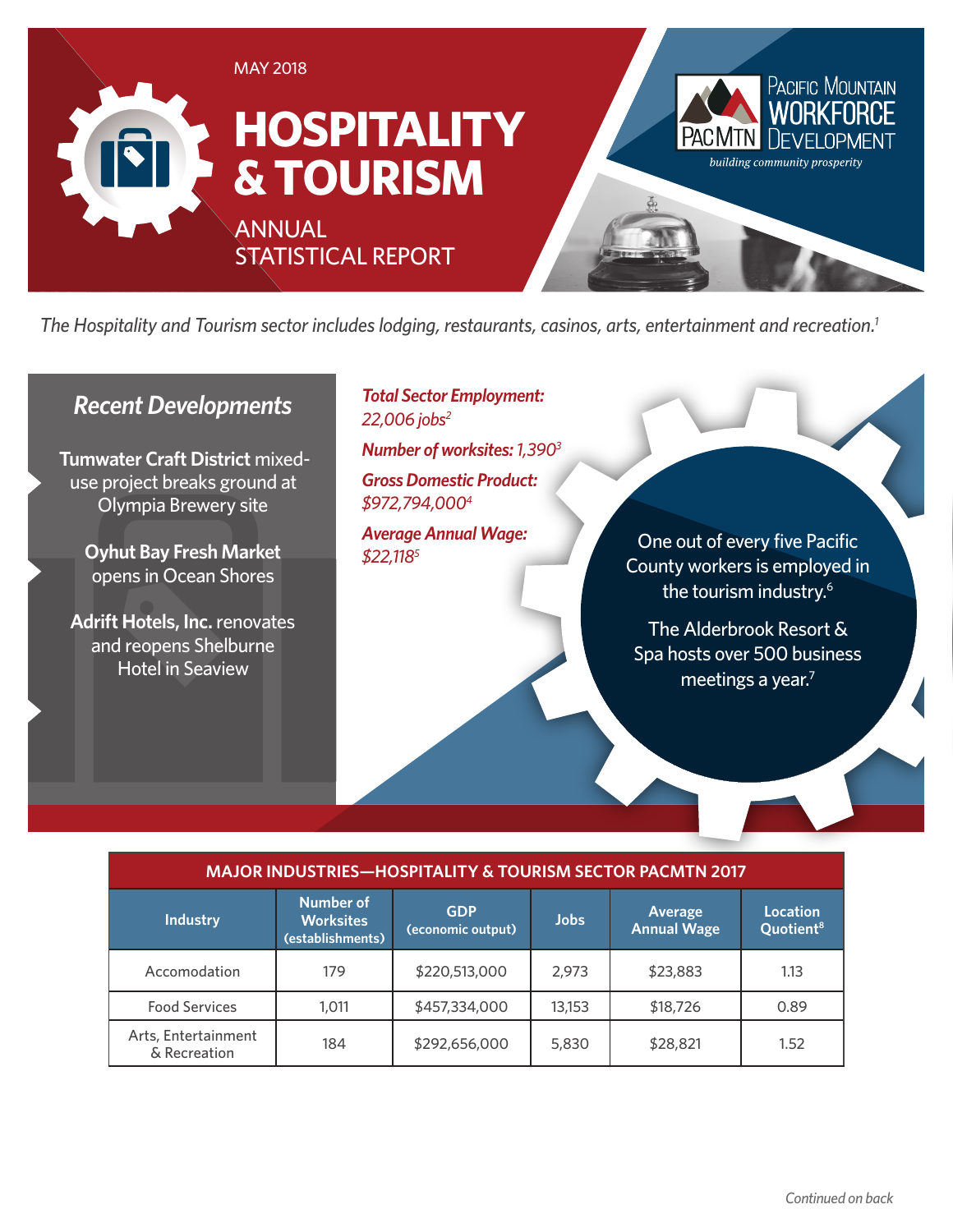



# **INDUSTRY TRENDS**

*Data analysis done in 2017 shows some interesting trends in this sector, please see the tables below for a data snapshot of industries within the Hospitality & Tourism sector.*

| <b>GAMBLING ESTABLISHMENTS</b><br>& CASINO HOTELS <sup>9</sup> |               |       |  |
|----------------------------------------------------------------|---------------|-------|--|
| Year                                                           | <b>GDP</b>    | Jobs  |  |
| 2015                                                           | \$202,979,000 | 2,964 |  |
| 2016                                                           | \$209,140,000 | 3,003 |  |
| 2017                                                           | Not Available | 227   |  |

*As tribal casinos have developed into multi-feature recreation destinations, the gaming industry has become a major employer in the PacMtn region.*

| <b>SNACK &amp; NONALCOHOLIC BEVERAGE BARS</b> |               |       |  |
|-----------------------------------------------|---------------|-------|--|
| Year                                          | <b>GDP</b>    | Jobs  |  |
| 2015                                          | \$35,902,000  | 1,319 |  |
| 2016                                          | \$38,123,000  | 1,390 |  |
| 2017                                          | Not Available | 1,406 |  |

*Lewis County in particular has experienced recent growth in this category as retail develops in Centralia and Chehalis. Included are coffee cafes and ice cream vendors.*

| <b>NATURE PARKS</b> |               |             |  |
|---------------------|---------------|-------------|--|
| Year                | <b>GDP</b>    | <b>Jobs</b> |  |
| 2015                | \$14,294,000  | 184         |  |
| 2016                | \$16,938,000  | 284         |  |
| 2017                | Not Available | 584         |  |

*Acquistion of new properties by several jurisdictions in the PacMtn region has spurred hiring for development and maintenance.*

| <b>FITNESS &amp; RECREATIONAL SPORTS CENTERS</b> |               |      |  |
|--------------------------------------------------|---------------|------|--|
| Year                                             | <b>GDP</b>    | Jobs |  |
| 2015                                             | \$26,469,000  | 761  |  |
| 2016                                             | \$29,164,000  | 837  |  |
| 2017                                             | Not Available | 946  |  |

*Fitness center employment has grown by 186 jobs in two years in Thurston County alone .*

*Total Sector Employment: 364,079 jobs Gross Domestic Product: \$18.4 billion Average Annual Wage:* 

*\$25,327*



*Learn more at www.pacmtn.org Grays Harbor, Lewis, Mason, Pacific, Thurston Counties*

*WorkSource Washington and PacMtn are equal oportunity employers/programs. Auxiliary aids and services are available upon request to individuals with disabilities. WA Relay 711*